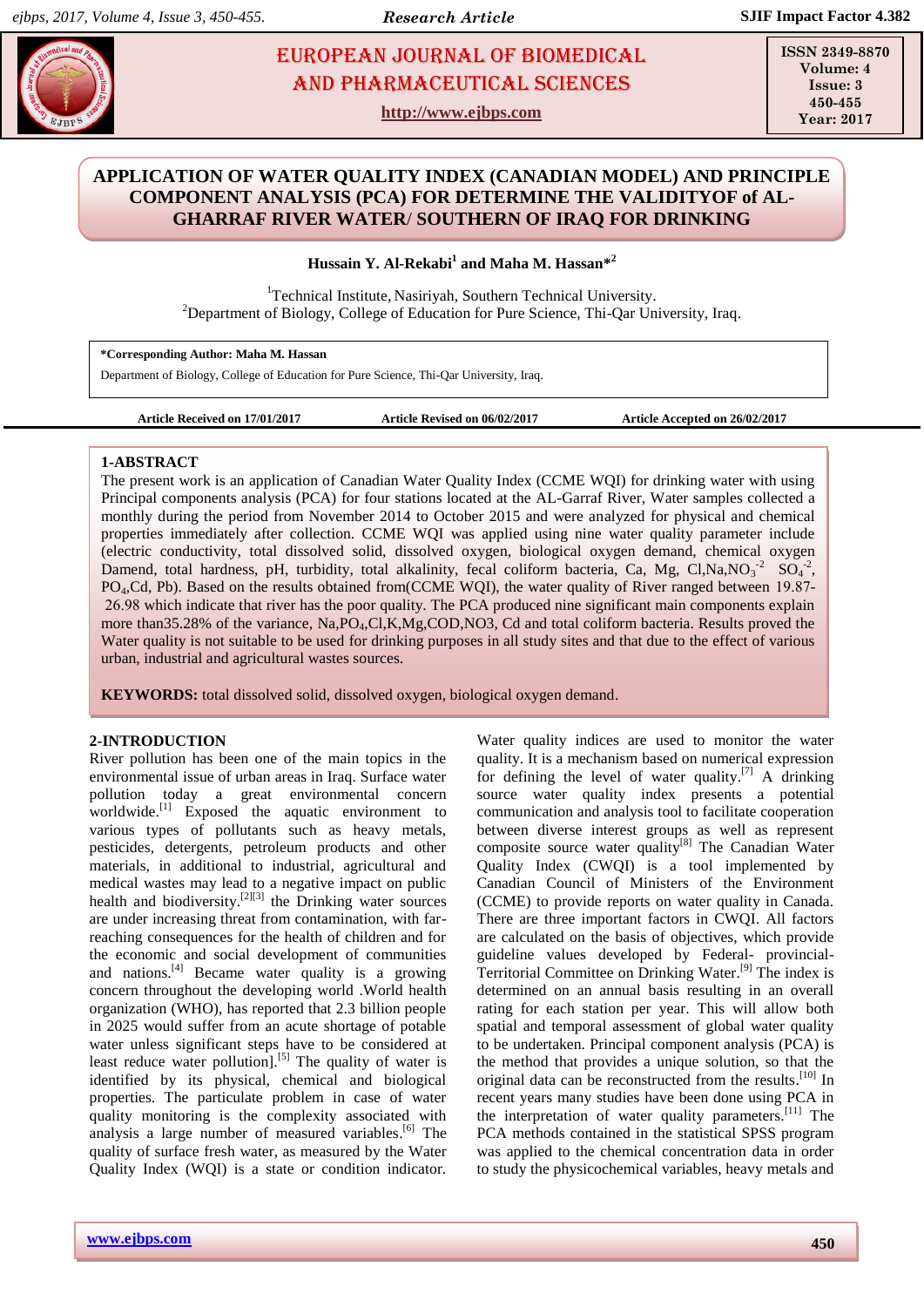some organic pollutants capable of promoting a characterization of the hydrochemistry of the region and to identify the fundamental factors that govern the general behavior of the polluted water sources.<sup>[12]</sup>

#### **3-MATERIALS AND METHODS 3-1: Description of the Study Sites**

AL-Gharraf River is located in the southeastern of Iraq within Mesopotamian plain, between latitude  $(32\Box 27\Box -$ 31 $\Box$ 2 $\Box$  N) and (46 $\Box$ 43 $\Box$ -45 $\Box$ 45 $\Box$  E). It is the largest branch of the Tigris River, and was thus derives its properties from the Tigris River. It branches at north of the Al-Kut city towards the south passes through these cities, Al- Haay, Al-Fajer, Qalaat Sekar, Al-Refaee, Al-Naser then Al-Bada'a district in where it branched to Al-Bada'a river and Al-Shatrah river in the Dhi-Qar.<sup>[13]</sup> The length of the main river is about 230 km, Al-Gharraf river is the main water source for agriculture and public requirements and has impacts certain on the socioeconomic aspects of that area. The river receives most of the wastewater from many cities including industrial, agricultural and domestic wastewater. Associated with the development of the area, the increase of pollutants into the river has been a recent cause for alarm. [14] The study area included four stations on Garraf river, the first station located in Al- Haay city in the area descript agricultural activity, while the second station ST2 is located at Al-Refaee city, the third station ST3 located at Al-Shatrah river, while ST4 located before entrance at AL-Hammar marsh.



**Figure 1: Map Showing Study Sites on Al- Garraf River.**

#### **3-2: Samples Procedures**

Subsurface water samples were collected from the study stations on a monthly basis for the period from

November 2014 to October 2015, Sampling were analyzed for physical, chemical and biological. It was measured several of environmental variables included, EC  $(\mu S/cm)$  was measured directly at the sampling sites, BOD was measured by Oxi- direct method is using a device Tento meter type HANNAHI8543, COD used Multi direct method by using a device Lovibond Meter type HANNA Hl9830, Total dissolved solids (TDS), pH, TH (mg CaCO3/L), Na(mg/l),  $K^{+1}(mg/l)$ , DO(mg/l),  $NO<sub>3</sub><sup>-2</sup>$  (mg/l),  $SO<sub>4</sub>$  (mg/l),  $PO<sub>4</sub><sup>-2</sup>$ (mg/l) and heavy metals were measured depending on procedures that has been described by $^{[15]}$  while turbidity (NTU) was measured by turbidity meter type Hanna Hi 25557. total coliform bacteria was measured by(MPN) Most probable Number.

### **CCME Water Quality Index calculation**

The WOI combines three aspects of water quality relative to water quality objectives:

**1- F1** represents (Scope): The percentage of parameters that exceed the guideline.

$$
\mathbf{F}_1 = \left\{ \frac{\text{Number of tailed Variables}}{\text{Total Number of Variables}} \right\} \times 100
$$

**2- F2** represents (Frequency)**:** The percentage of individual tests within each parameter that exceeded the guideline.

$$
\mathbf{F}_2 = \left\{ \frac{\text{Number of failed Tests}}{\text{Total Number of Tests}} \right\} \times 100
$$

**3- F3** represents (Amplitude): The extent (excursion) to which the failed test exceeds the guideline. This is calculated in three stages. First, the excursion is calculated:

$$
Excursion i = \left\{ \frac{Objective j}{Failed Test Value i} \right\} - 1
$$

Second, the normalized sum of excursions (nse) is calculated as follows:

nse = 
$$
\frac{\sum_{i=1}^{n} Excursion}{Number of Tests}
$$

**F3** is then calculated using a formula that scales the nse to range between 1 and 100:

$$
F_3 = \left\{ \frac{\text{nse}}{0.01 \text{nse} + 0.01} \right\}
$$

The index value is calculated by the following equation final:

$$
WQI = 100 - \frac{\sqrt{F_1^2 + F_2^2 + F_3^2}}{1.732}
$$

**Table 1: Water quality classification based on WQI values according to CCME(2001).**

| Rank      | <b>Score</b> | <b>Water Quality Status</b>                                      |
|-----------|--------------|------------------------------------------------------------------|
| Excellent | $95 - 100$   | Water quality meets all criteria for use as a source of drinking |
|           |              | water                                                            |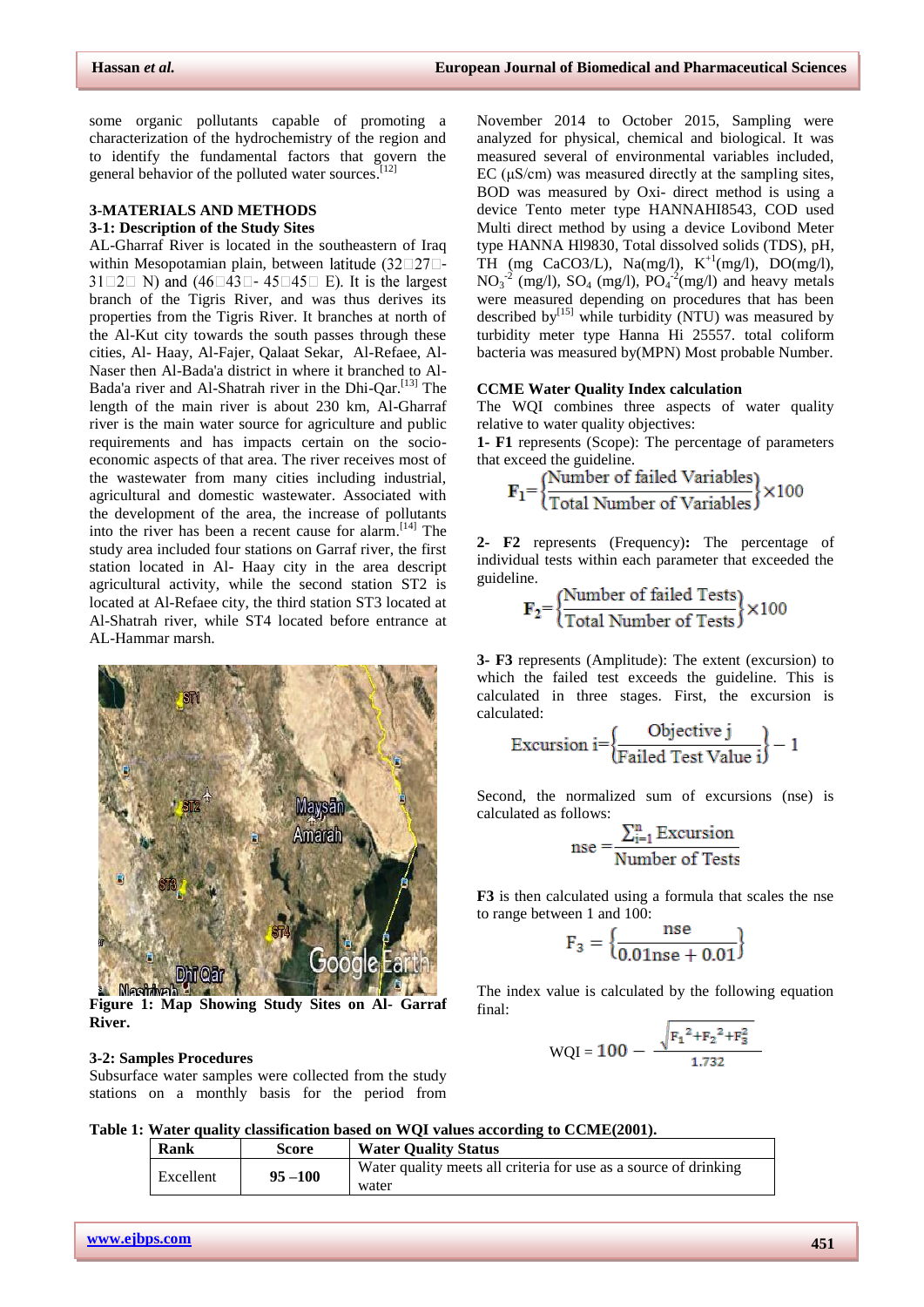| Good     | $80 - 94$ | Water quality rarely or narrowly violates criteria for use as a |  |  |  |  |  |
|----------|-----------|-----------------------------------------------------------------|--|--|--|--|--|
|          |           | source of drinking water                                        |  |  |  |  |  |
| Fair     | $60 - 79$ | Water quality sometimes violates criteria, possibly by a wide   |  |  |  |  |  |
|          |           | margin, for use as a source of drinking water                   |  |  |  |  |  |
| Marginal | $45 - 59$ | Water quality often violates criteria for use as a source of    |  |  |  |  |  |
|          |           | drinking water by a considerable margin                         |  |  |  |  |  |
| Poor     | $0 - 44$  | Water quality does not meet any criteria for use as a source of |  |  |  |  |  |
|          |           | drinking water                                                  |  |  |  |  |  |

## **4- RESULTS AND DISCUSSION**

The results of the current study showed variation in the physical and chemical factors of water at different

stations along the Garraf River. The descriptive statistics analyses for the collected water quality parameters are shown in(Table 2).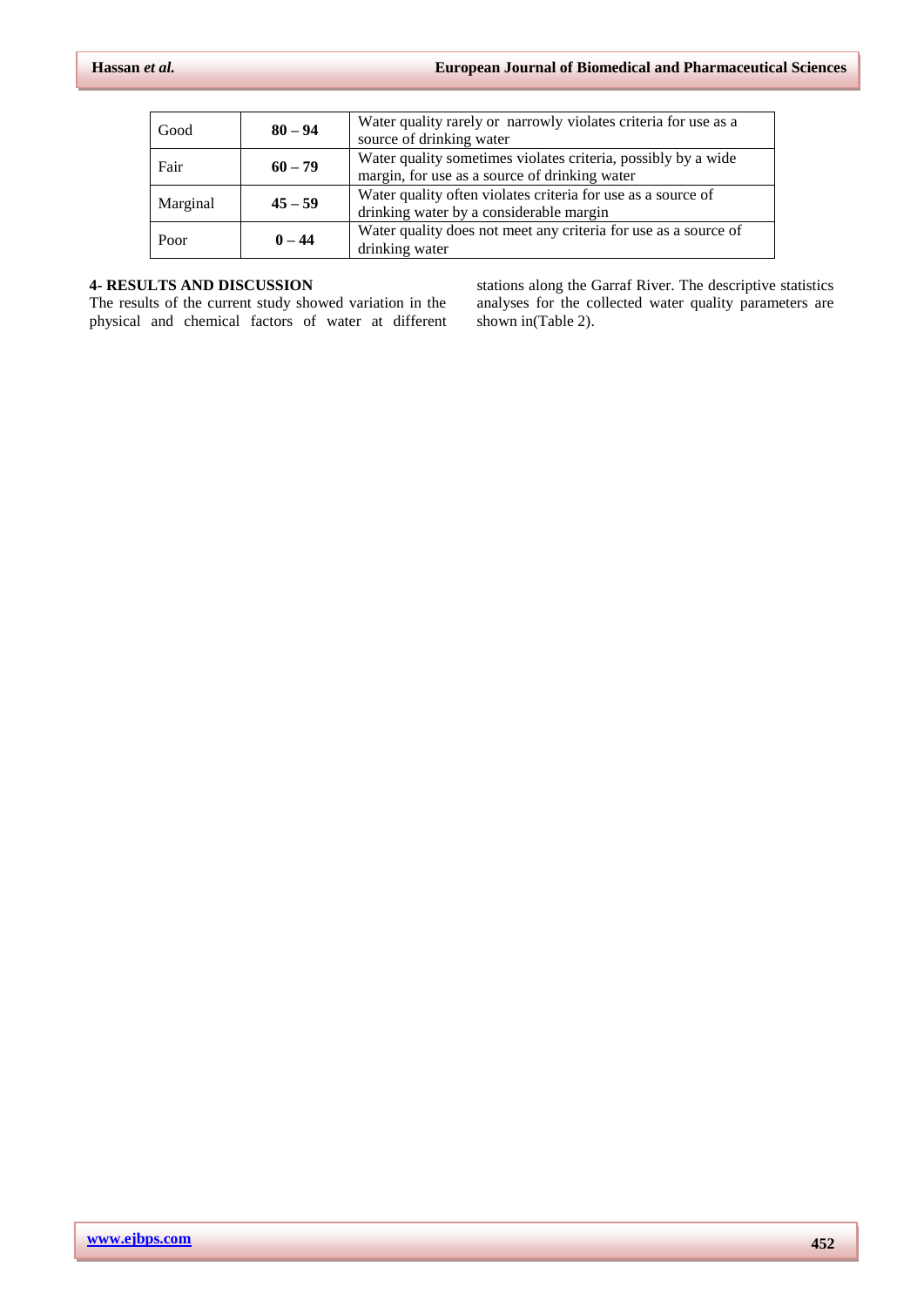| <b>Characters</b><br><b>Sites</b> | <b>PH</b> | Turb.<br>(NTU | T.H<br>(mgcaco3/l) | T.D.S<br>(mg/l) | E.C<br>$\mu$ S/cm | D <sub>O</sub><br>(mg/l | <b>BOD</b><br>(mg/l) | COD<br>(mg/l) | <b>T.Alk</b><br>(mg/l) | Mg<br>(mg/l) | Ca<br>(mg/I) | <b>Cl</b><br>(mg/l) | <b>Na</b><br>(mg/l) | NO <sub>3</sub><br>(mg/l) | $\mathrm{SO}_4$<br>$\langle$ mg/l | PO <sub>4</sub><br>(mg/l) | C <sub>d</sub><br>(mg/l) | Pb<br>(mg/l) | Fc<br><b>Cell</b><br>/100<br>ml |
|-----------------------------------|-----------|---------------|--------------------|-----------------|-------------------|-------------------------|----------------------|---------------|------------------------|--------------|--------------|---------------------|---------------------|---------------------------|-----------------------------------|---------------------------|--------------------------|--------------|---------------------------------|
| Site1                             | $*6.91$   | 3.3           | 441                | 450             | 939               | 2.77                    | 0.91                 | 6.4           | 184                    | 42           | 62           | 159                 | 101                 | 1.35                      | 202                               | 0.03                      | 1416                     | 186          | 50                              |
|                                   | $*8.41$   |               | 519                | 893             | 1511              | 7.3                     | 2.34                 | 25.3          | 301                    | 110          | 171          | 250                 | 173                 | 3.8                       | 303                               | 0.44                      | 44700                    | 34700        | 333                             |
| Site2                             | 6.9       | 3.11          | 367                | 336             | 674               | 1.76                    | .23                  | 6.9           | 191                    | 42           | 61           | 118                 | 104                 | 1.42                      | 204                               | 0.14                      | 1750                     | 222          | 55                              |
|                                   | 8.42      | 6.27          | 559                | 798             | 362               | 7.5                     | 3.05                 | 30.9          | 301                    | 131          | 175          | 198                 | 179                 | 4.1                       | 246                               | 0.4                       | 46200                    | 13700        | 233                             |
| Site3                             | 6.88      | 3.38          | 382                | 392             | 978               | 0.63                    | .54                  | 7.2           | 202                    | 36           | 52           | 135                 | 93                  | .35                       | 204                               | 0.08                      | 2133                     | 286          | 51                              |
|                                   | 8.45      | 6.46          | 579                | 659             | 1406              | 8.4                     | 2.62                 | 26.9          | 297                    | 125          | 152          | 292                 | 171                 | 3.7                       | 399                               | 0.39                      | 14500                    | 84300        | 286                             |
| Site4                             | 5.92      | 3.2           | 403                | 434             | 771               | 2.21                    | .26                  | 6.2           | 152                    | 35           | 56           | 160                 | 100                 | 1.36                      | 229                               | 0.06                      | 2100                     | 183          | 53                              |
|                                   | 8.5       | 5.27          | 833                | 902             | 1622              | 6.1                     | 3.24                 | 35.4          | 282                    | 134          | 179          | 312                 | 201                 | 3.64                      | 375                               | 0.37                      | 49200                    | 78466        | 239                             |

**Table2: Values of the lower and upper limits for factors though the study period.**

\* Lower limits.

\*\* Upper limits.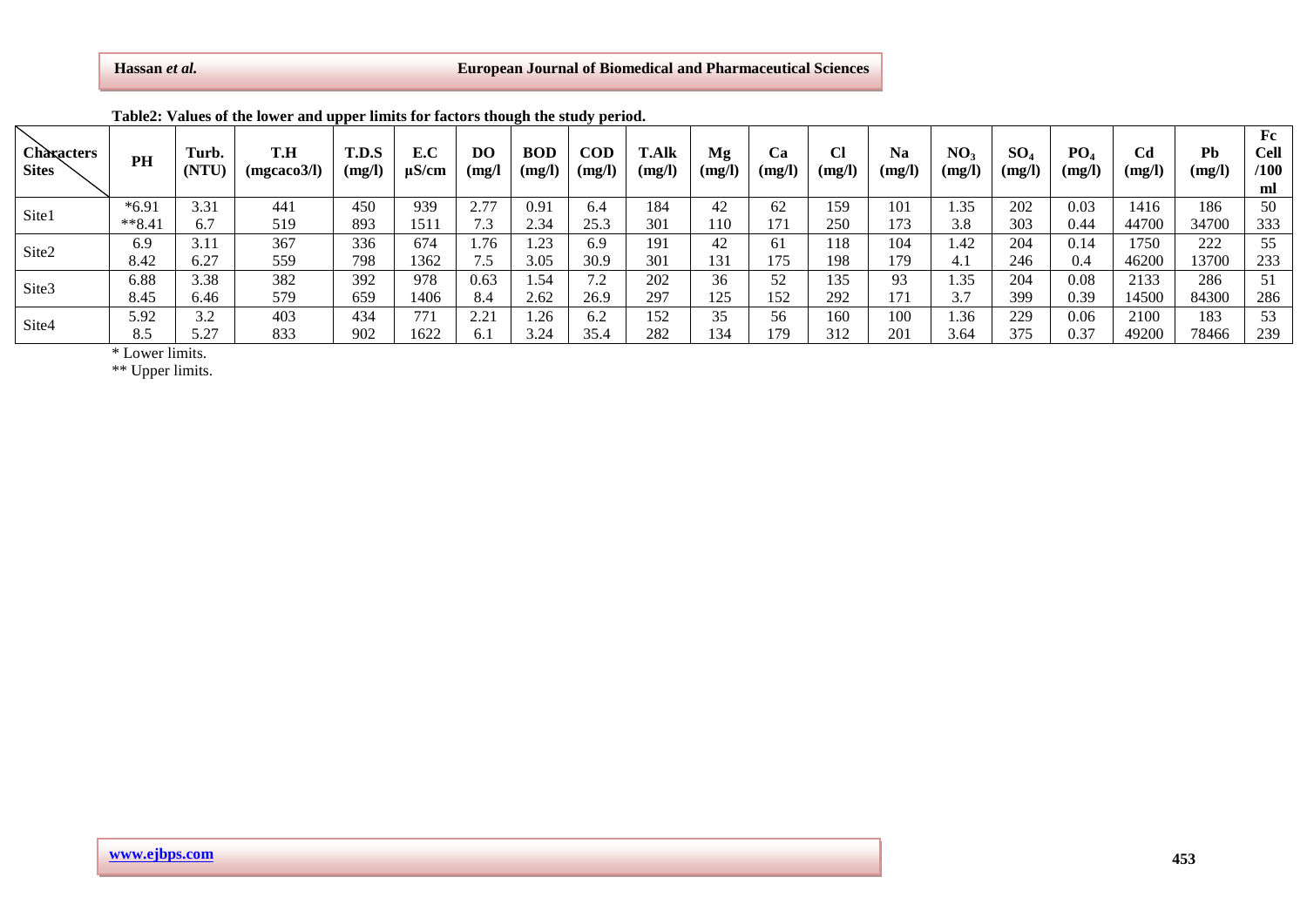These values have been introduced in three index equations As described above to calculate CCME WQI. each study sites are shown in (**Figure2**) according to.<sup>[9]</sup> The results showed that the highest value of this indicator recorded in ST1 Was24.18 and the lowest value in ST2 and amounted to 22.5 either in ST2 was equal to 23.98 andST3 recorded24.13.



**Figure 2 Values of CCME WQI index for drinking water in the sites during the study period.**

By comparing these values with table 1 that classifies water quality into main five categories to show their suitability for drinking purpose found that water quality in all sites of Al- Garraf river during the study period within Poor class and characterized by non-suitability for drinking purposes.

#### **Principal Components Interpretations**

The results of PCA Among the most responsible for the pollution of the river water changes. Show in in **(Fiugre3).**



**(Figure3): Water Quality responsible for the variation in water quality for the processing of drinking water, the values of variables according to the analysis of the principal components (PCA)** 

Principal component 9, This component has high loading in the NO3, pH, K and PO4, Cd, Pb, Cl, Mg, COD, K, Na,FC, Represent 35.28% of the total variance. The description of the study sites in the Al-Garraf river during the current study as poor may be can indicate to the effect to several reasons, including the discharge of pollutants to a water resource system from domestic sewage discharges, industrial process pollutants, agricultural runoff and other sources, this is may be untreated, can have significant effects of both short and long term duration on the quality of a river system.<sup>[16]</sup> the other reason of poor water quality that the Garraf river represents downstream of a branch of the Tigris River which is loaded with many of the pollutants that it has received from the medical waste and sewage and etc. CCME WQI It reflects the intervention between natural effects and those of anthropogenic activities.<sup>[17]</sup>

## **5- CONCLUSION**

The CCME WQI is an effective tool to evaluate water quality for water supply systems. The WQI model used for rating of drinking water quality in AL-Garraf river indicates that the quality is "poor" in all sites. Heavy metals is the most important parameter that determinates the rating of water quality, exceeding the standards (objective) of drinking water. Principal components analysis of water quality data for AL-Garraf river showed seasonal effects, agricultural wastes and storm water effects, geological and ground water of the river basin effects, domestic, industrial waste water discharges and its organic loads are caused the main variation in water quality of the Garraf river in all sites. The results of PCA reflected a good look on the water quality monitoring and interpretation of the surface water.

#### **REFERENCES**

- 1. Lei, L. (2013). Assessment of Water Quality Using Multivariate Statistical Techniques in the Ying River Basin, China, University of Michigan.
- 2. Osibanjo, O.; Daso A. P. and Gbadebo, A. M. (2011). The impact of industries on surface water quality of River Ona and River Alaro in Oluyole Industrial Estate, Ibadan, Nigeria Afr. J. Biotechno. 10(4): 696-702.
- Matilainen, A. and Sillanpaa, M. (2010). Removal of natural organic matter from drinking water by advanced oxidation process. Chemosphere (80): 351-365.
- 4. (WWAP) The United Nations World Water Assessment Programme(2016). The United Nations World Water Development Report 2016: Water and Jobs. Paris, UNESCO*.*
- 5. WHO (World Health Organization) (2004). Guidelines for Drinking-water Quality 2004 (3<sup>rd</sup>) Ed.). Geneva: World Health Organization.
- 6. Al-Sanjari, M. N. and A.-T. Mus' ab A (2008). "Interpretation of Water Quality parameters for Tigris River within Mosul City by Using Principal Components Analysis."